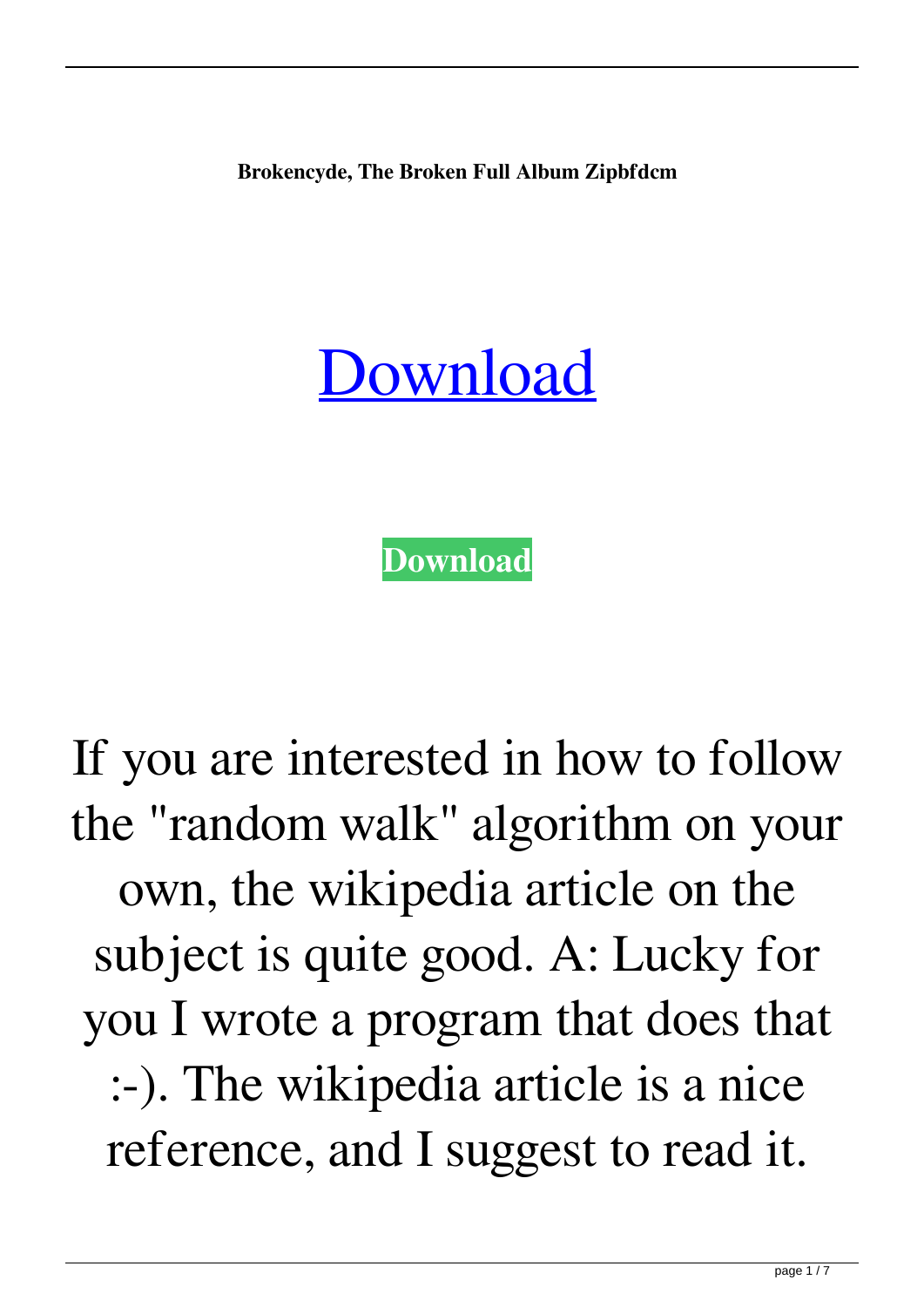EDIT : I realised it's for windows only. I just converted it to a bat, here it is : @echo off if not defined rndommesure set rndommesure=0 @set runas= @for /L  $\%$ %i in (1, 1, rndommesure) do ( @set dir=%random% @set src=%random% @echo dir %dir% @echo src %src% @cd %src% @call :start @if "%ERRORLEVEL%"=="0" ( @call :done ) @goto :eof ) :done @echo done Q: Python - Replace odd elements of a list with a new value I have a list of floats in the form  $: a =$ [[1.0, 1.0, 2.0, 1.0], [1.0, 2.0, 3.0,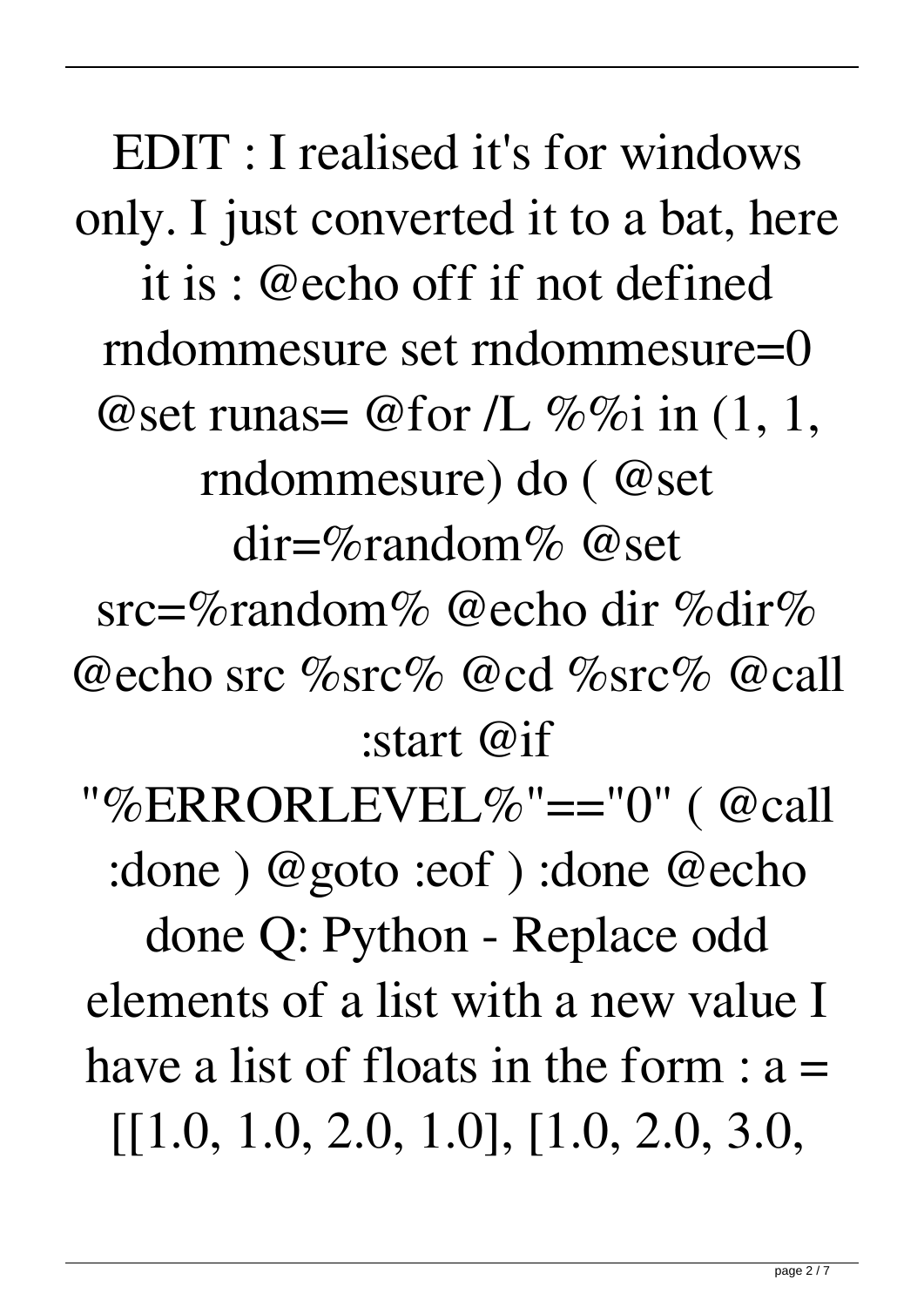2.0], [1.0, 3.0, 4.0, 3.0]] I want to replace the elements that are odd by a new value:  $a = \{[1.0, 1.0, 2.0, 0.0],$ [1.0, 2.0, 3.0, 0.0], [1.0, 3.0, 4.0, 0.0]] A:  $\gg$  list  $a = [[1.0, 1.0, 2.0, 1.0],$ [1.0, 2.0, 3.0, 2.0], [1.0, 3.0, 4.0, 3.0]]  $\gg$  >>> list a [[1.0, 1.0, 2.0, 1.0], [1.0, 2.0, 3.0, 2.0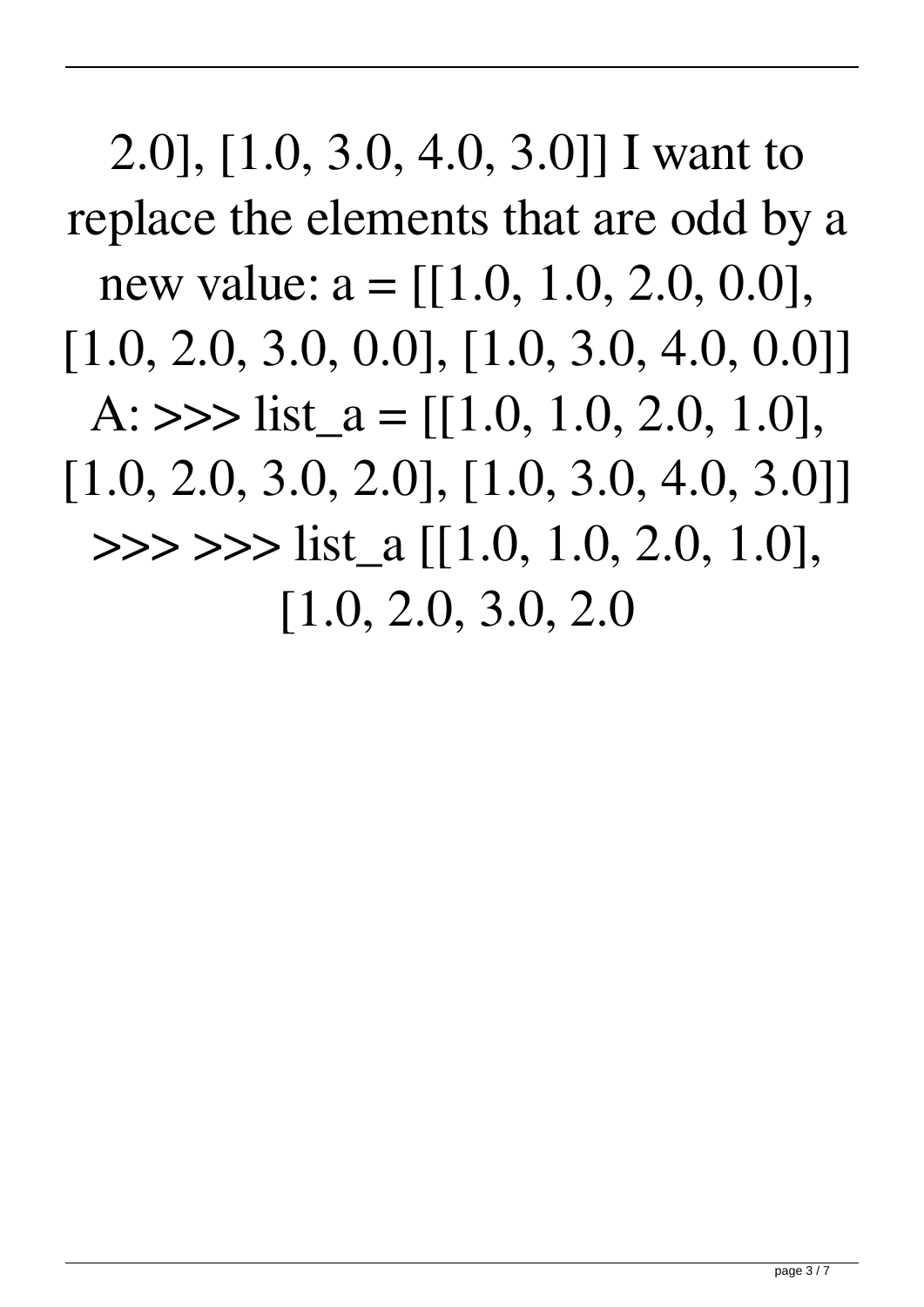## Category:Bollywood playback singers Category:Living people Category:Year of birth missing (living people) Category:Hindi playback singers and a bit more GFE than most girls would normally get. When I met her, she was very shy and we were introduced. We went for a walk around the neighborhood. Then I took her back to the coffee shop where I had met her and we sat for a little while. Then I invited her back to my place. We started with a little foreplay and oral. Then I lubed up and began to penetrate her. I really didn't know where I was going. I've only had a few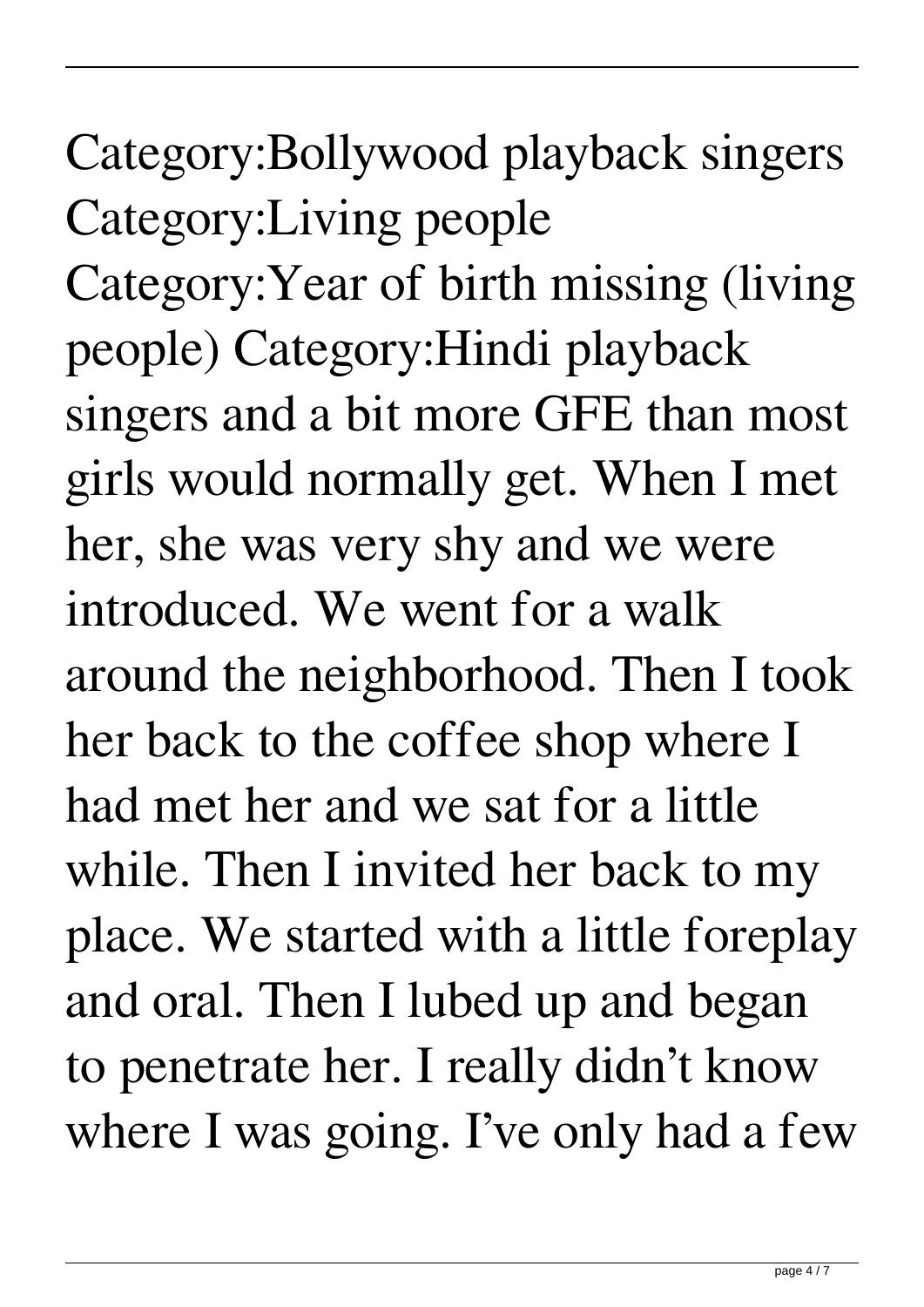girls before and never had sex with a woman before. I took it slow. She was very, very tight. There was not much movement when I was in her. I started grinding back and forth and she really pushed me deep. I don't know how long I was in there. It was like being in the dentist for a long time. After about ten minutes she started moving and she moved all of the way. We came a little while after that. She was shaking from her knees. Because she was a bit uncomfortable, I told her that if she ever wanted to leave, that she would be able to. I would have no problem with that. I asked her to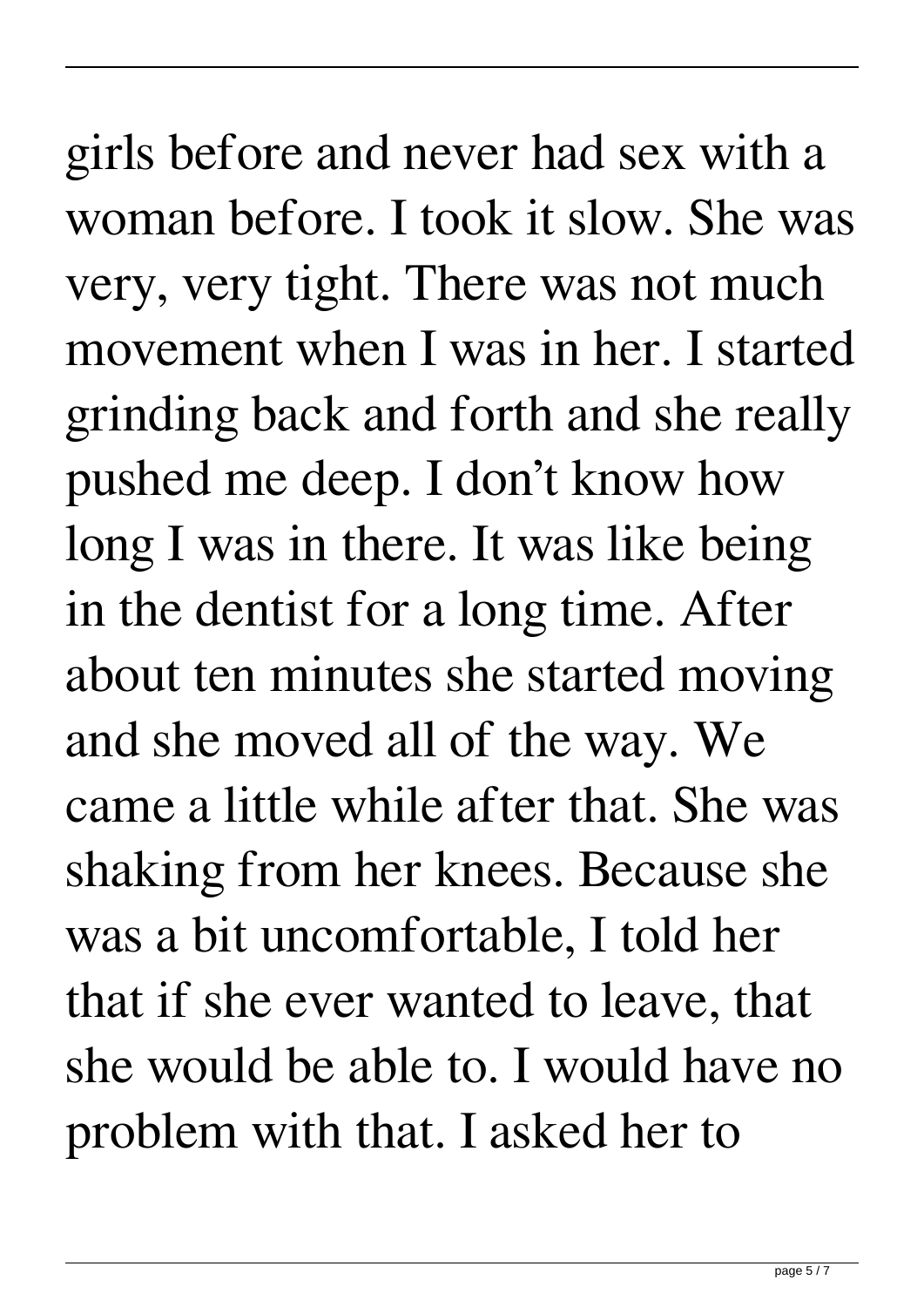## come back the next day. We are in contact with each other frequently. She has talked to me on the phone a couple of times and I have picked her up and taken her out on other occasions. We continue to chat about what kind of girls that are around our age that she likes. She has told me what a slut she is and she has told me that she would love to make love with me. I have given her my phone number and she has told me that she might call me and have me pick her up. She has asked me if she can send

me a message through this site. I will gladly take a look. I have not fucked